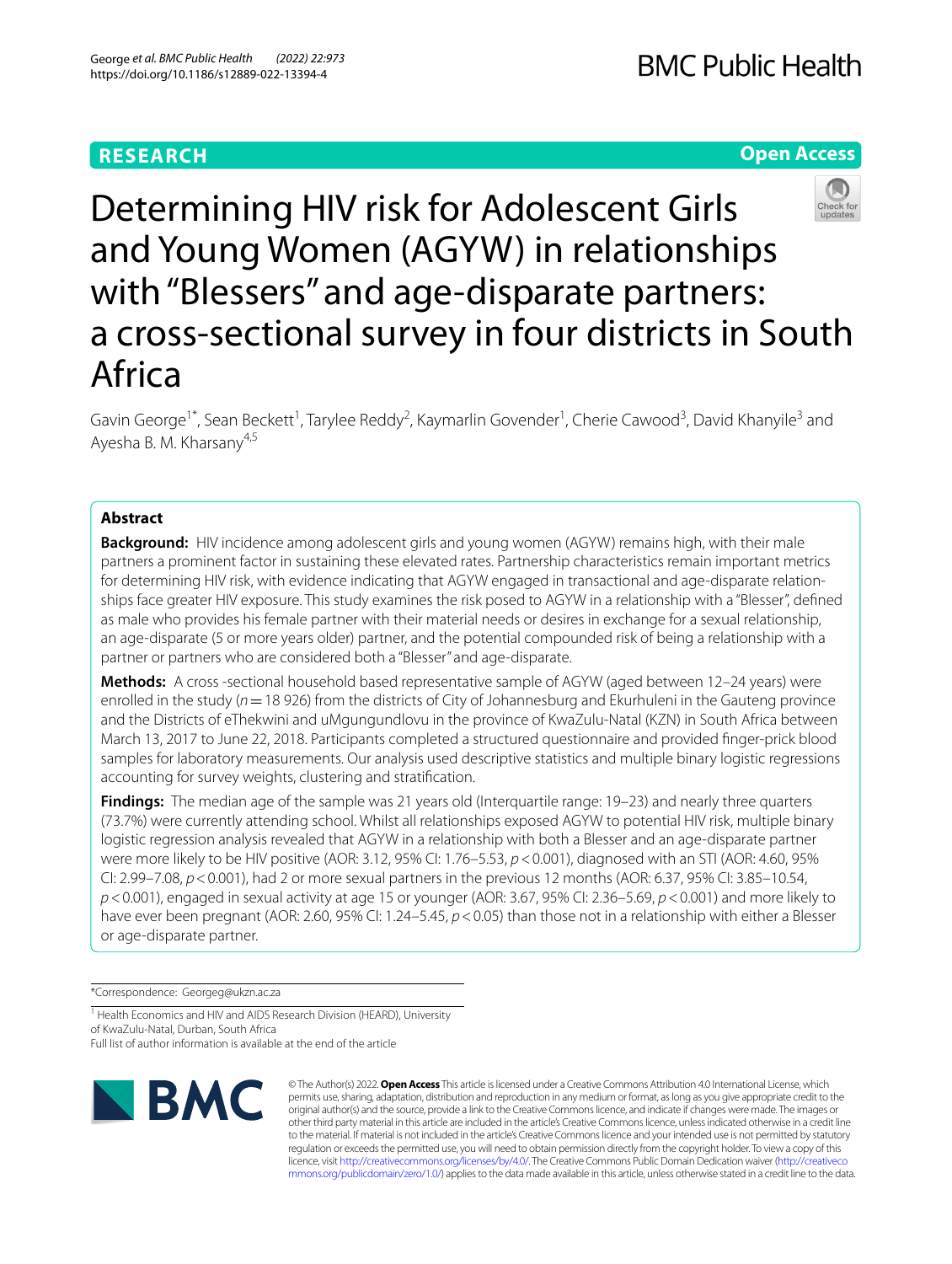**Conclusion:** Diferent relationships present diferent HIV risk to AGYW. AGYW who had engaged in relationships with both a Blesser and an age-disparate partner were at greater HIV risk when examined against these relationships independent of one another. The data reveals the compounded HIV risk of being in both a transactional and age-disparate relationship.

## **Introduction**

Adolescent girls and young women (AGYW) aged 15–24 years remain highly susceptible to HIV acquisition, with this sub-population accounting for 29% of all new HIV infections in South Africa in 2018 (UNAIDS, 2020). There remains a number of biological, structural and behavioural factors which contribute to these high HIV rates  $[1]$  $[1]$ . This cocktail of factors play a significant role in increasing AGYW susceptibility to HIV infection. Structural factors, including low education levels, poverty and sexual abuse mediate many behavioural factors, including engaging in early sexual debut, transactional sex, age-disparate sex and multiple partnerships [[2\]](#page-6-1).

Epidemiological studies have demonstrated that both transactional sex and age-disparate relationships (ADR) increase HIV risk, particularly for AGYW [see [3,](#page-6-2) [4](#page-6-3)[–11](#page-7-0)]. These risk behaviours are not mutually exclusive, with transactional sex having previously been reported within ADR [[12\]](#page-7-1). Further, transactional sex can take a number of forms, shaped by a number of economic and social conditions. Literature suggests that transactional sex can be motivated by either 'survival' or 'consumption' [\[13](#page-7-2)]. Within the South African context, the economic and social conditions exist for transactional sex to be motivated by both 'survival' and in pursuit of social status or 'consumption'. With respect to the latter, the 'Blessed relationship' has emerged, a convergence of technology, sexuality, and economics within a consumerist environment  $[14]$  $[14]$ . These relationships are characterised by young women seeking out men – known as 'Blessers' – who are willing and able to satiate their material desires in exchange for a sexual relationship [[15\]](#page-7-4). Whilst 'Blesser' and 'sugar daddy' have been used interchangeably, literature has explained how blessed relationships have become a new South African cultural option of structuring relationships. The motivation for a 'luxury' lifestyle versus a relationship motivated by survival, is the defning feature of these blessed relationships [\[15\]](#page-7-4). Additionally, age disparity is not a prerequisite for blessed relationships, whereas sugar relationships are traditionally cross-generational [[14\]](#page-7-3).

Whilst blessed relationships remain transactional in nature [[15](#page-7-4)], it is situated within the "sex for improved social status" paradigm, which Stoebenau (2016) argues places women as sexual agents who engage in this form of transactional sex for lifestyle attainment [\[16](#page-7-5), [17](#page-7-6)]. Literature has however pointed out that despite these relationships being driven by aspiration as opposed to survival, women's agency remains compromised [\[15](#page-7-4)], thereby potentially exposing women to risky sexual behaviour and increased HIV risk.

Literature has indicated that diferent relationship types are associated with HIV risk. This includes relationships that are transactional and age-disparate. Whilst research has identifed that some ADR are transactional [[12\]](#page-7-1), there remains no epidemiological studies examining the relative risk of these relationships across the same population cohort, and the compounded risk for AGYW engaging in both transactional and ADR. Given that a Blessed relationship is transactional in nature, it can therefore be assumed that a relationship with a Blesser poses HIV risk to the female partner, despite a lack of data to prove this hypothesis. This study examines the HIV risk to AGYW who have self-identifed as engaging in diferent relationship types across four districts in South Africa.

## **Methods**

## **Study setting**

Data were collected from the districts of City of Johannesburg and Ekurhuleni in the Gauteng province (GP) and the Districts of eThekwini and uMgungundlovu in the province of KwaZulu-Natal (KZN) in South Africa, from March 13, 2017 to June 22, 2018. The City of Ekurhuleni and City of Johannesburg districts are densely populated districts in the Gauteng Province, whilst both districts are urbanised having a diverse economy and large urban townships. eThekwini is the third most populous city in South Africa and the the largest city in the province of KwaZulu-Natal. eThekwini is home to the busiest port on the African continent and is the main economic hub within the province of KwaZulu-Natal. uMgungundlovu is the second largest district in Kwa-Zulu-Natal and is located in central KwaZulu-Natal. It includes traditional settlements, farmlands, informal, urban and rural settlements. More detail on the districts, including the DREAMS programme, that the data were collected from has previously been described elsewhere  $[18]$  $[18]$ .

## **Study design**

A cross-sectional household based survey targeting AGYW aged between 12 and 24 years old was conducted.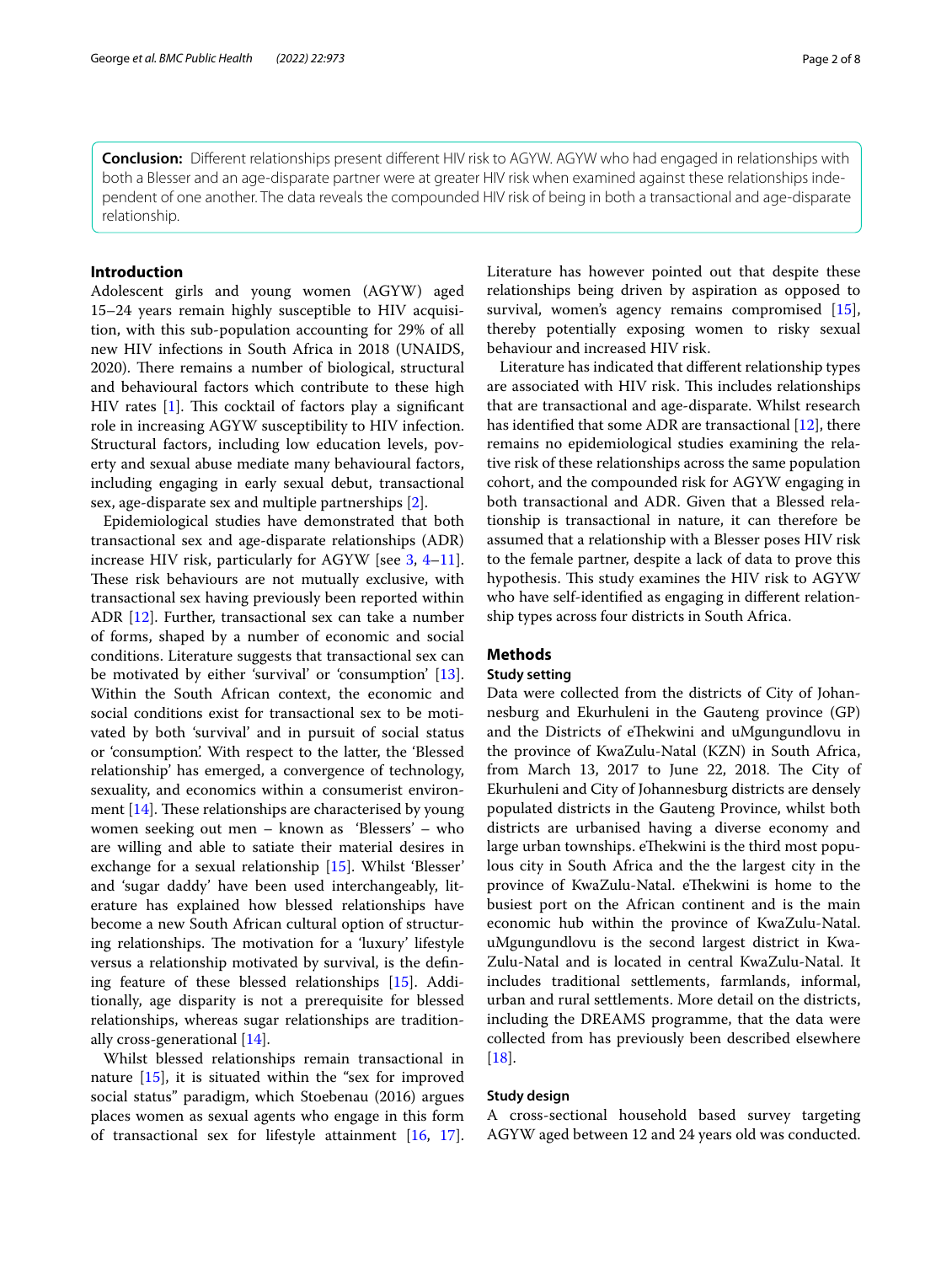Using a multistage cluster sampling method, four districts were selected as the primary strata. The sample size per district was allocated proportionately to the estimated number of AGYW in DREAMS sub–districts. Only small area layers (SAL) where the DREAMS programme was present were included in the sampling frame. SALs were included proportional to size from the sampling frame. Households within the SALs were randomly selected and all AGYW living in the household that met the requirements for study inclusion were enrolled. For this study we included AGYW who self-reported to be sexually active which was  $44.5\%$  ( $n=8415$ ) of the full sample.

### **Data collection**

Household information forms were administered to heads of the household and once it was confrmed that there were AGYW in the household who met the enrolment criteria, they were enrolled into the study. AGYW who were aged 12 to 24 years old, who were willing to participate, were legally able to provide written informed consent, and agreed to provide biological samples were included in the study. Both a caregiver and AGYW questionnaire were completed.

## **Measures**

Relationships were categorised into four types; 1) an ADR only (AGYW was 5 or more years younger than one of their male partners); 2) a relationship with both an age disparate partner and a Blesser (self-determined). Respondents selecting both could be referring to a single partner who was considered both a Blesser and who was age-disparate, or two or more partners who met this defnition; 3) in a relationship with a Blesser only, and 4) all women who were sexually active but did not declare being in an relationship with a Blesser or agedisparate partner in the preceding 12 months. HIV status was ascertained through fnger-prick blood samples into a BD Microtainer® (Becton Dickinson, South Africa) blood collection tubes for laboratory measurements of HIV antibodies. To determine whether respondents had recently had a sexually transmitted infection (STI) AGYW were asked if a health care professional had notifed them of a STI in the previous 12 months. We also included three sexual risk variables; condom use in the previous 12 months was measured by asking respondents if they used condoms always, sometimes or never. We asked how many sexual partners they had in the previous 12 months, this was coded as 0 to 1 sex partners and 2 or more sex partners. We asked how old they were when they had vaginal or anal sex for the frst time, this was coded as age 15 and younger or 16 and older. We asked if they are currently in school, no was coded as 0 and yes as 1. Pregnancy was measured by asking AGYW if they have ever been pregnant, no was coded as 0 and yes as 1. We asked respondents their marital status, including whether they were married and whether they were co-habitating. Food security was measured by asking if in the past four weeks, how often any member of their household went to sleep hungry, with response options including always, often, sometimes and never.

## **Data analysis**

Data analysis was undertaken using SPSS version 27. To adjust for the study design and non-response, sampling weights were used. The final individual weights were benchmarked against the 2018 Statistics South Africa mid-year population estimates by age group and province [[19](#page-7-8)]. Taylor series linearization methods were used to estimate standard errors. In all analyses, standard errors were adjusted for stratifcation by district and clustering by SAL. Our analysis used descriptive statistics (unweighted counts and weighted percentages) and multiple binary logistic regressions. We assessed the relationship between HIV status and relationship type, STI status and sexual risk behaviours while controlling for age and food security. Adjusted Odds Ratios (AOR) with 95% confdence intervals (CI) for the multiple logistic regressions were calculated.

## **Results**

The median age for the study sample  $(n=8415)$  was 21 (IQ: 19–23) years (see Table [1\)](#page-3-0). Just over two-thirds (69.5%) of the sample were 20–24 years old. Only 2.0% of the respondents indicated they were married or engaged. The vast majority  $(78.1%)$  were in a non-cohabitating relationship. The majority of respondents engaged in risky sexual behaviour with 79.4% using condoms inconsistently in the previous 12 months and just over half (56.1%) having had two or more sexual partners in the previous 12 months. The HIV prevalence was 5.7% among this sample of AGYW, whilst 8.7% self-reported having had a STI in the previous 12 months.

The descriptive statistics were disaggregated according to relationship categories; relationship with a Blesser only  $(n=86, 1\%$  of total sample); relationship with Blesser and age-disparate partner (*n*=124, 1.5% of total sample); Age-disparate partner only (*n*=2474, 29.4% of total sample) and sexually active AGYW who declared they hadn't been in a relationship with a Blesser or agedisparate partner in the previous 12 months (*n*=5731, 68.1% of total sample). The median age was the same in each relationship category (21 years old). AGYW not in a relationship with a Blesser or age-disparate partner were more likely to be attending school (76.4%) compared with AGYW engaged in a relationship with a Blesser (63.9%),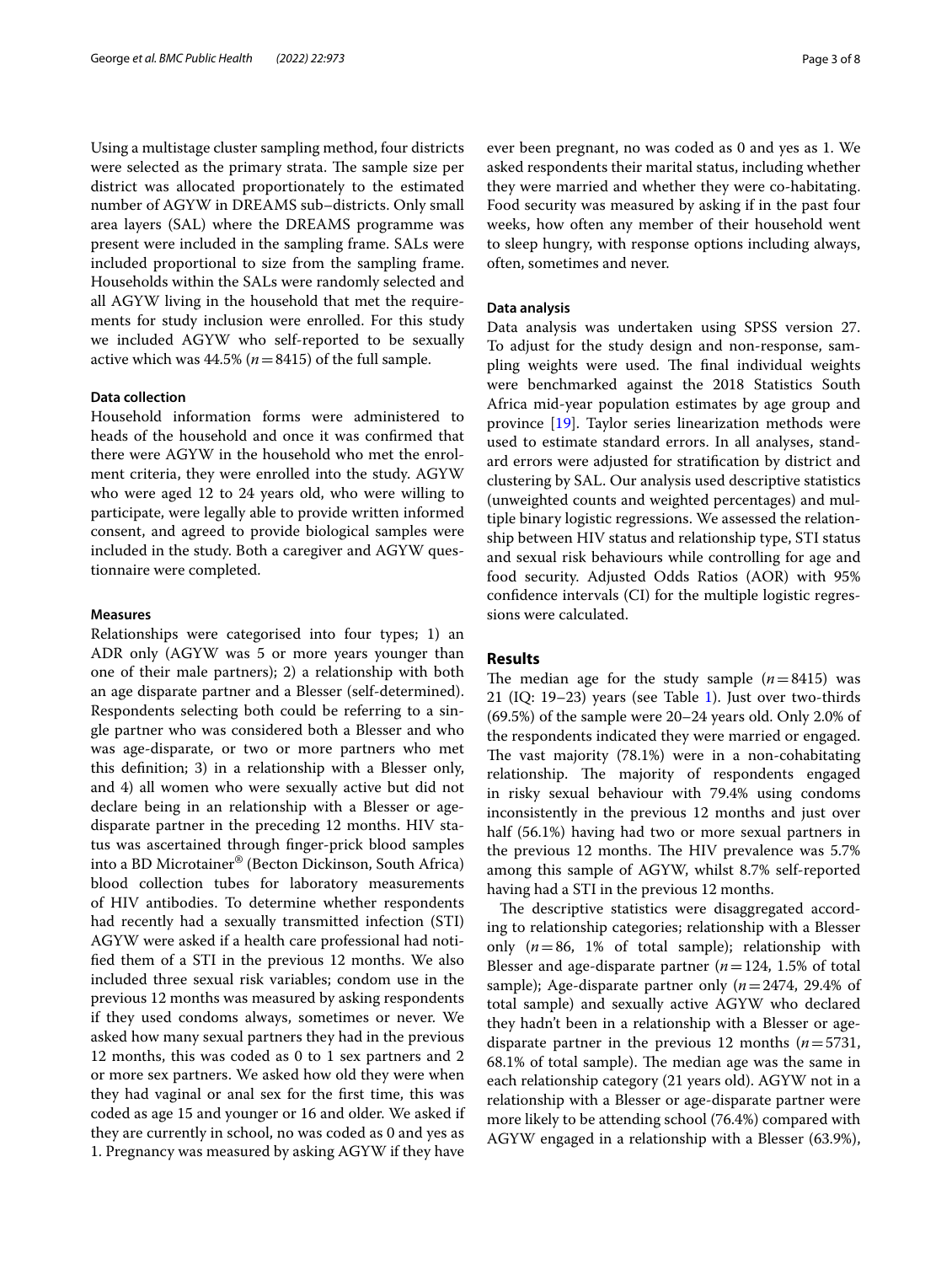| Variable                           |                                              | <b>Only Blessed</b> |               | $B$ lessed + ADR |             | <b>Only ADR</b> |             | Not blessed or<br><b>ADR</b> |             | <b>Total</b> |             |
|------------------------------------|----------------------------------------------|---------------------|---------------|------------------|-------------|-----------------|-------------|------------------------------|-------------|--------------|-------------|
|                                    |                                              | N                   | $\%$          | n                | %           | n               | %           | n                            | %           | n            | %           |
| Age categories                     | $12 - 14$ yrs                                | $\mathbf{1}$        | 1.2%          | 0                | 0.0%        | 25              | 0.8%        | 61                           | 0.9%        | 87           | 0.8%        |
|                                    | $15-19$ yrs                                  | 28                  | 29.8%         | 37               | 27.5%       | 676             | 23.9%       | 2041                         | 32.4%       | 2782         | 29.7%       |
|                                    | $20 - 24$ yrs                                | 57                  | 69.0%         | 87               | 72.5%       | 1773            | 75.4%       | 3629                         | 66.8%       | 5546         | 69.5%       |
| Median age (IQR)                   |                                              | 86                  | $21(19 - 23)$ | 124              | $21(19-22)$ | 2474            | $21(20-23)$ | 5731                         | $21(19-22)$ | 8415         | $21(19-23)$ |
| Currently attending school         | No                                           | 8                   | 36.1%         | 10               | 39.9%       | 155             | 33.4%       | 346                          | 23.6%       | 519          | 26.3%       |
|                                    | Yes                                          | 13                  | 63.9%         | 16               | 60.1%       | 295             | 66.6%       | 1041                         | 76.4%       | 1365         | 73.7%       |
| In the past 4 weeks, how often go  | Often                                        | 2                   | 1.9%          | 4                | 2.8%        | 82              | 3.4%        | 170                          | 3.1%        | 258          | 3.1%        |
| to sleep hungry                    | Sometimes                                    | 12                  | 14.3%         | 16               | 14.3%       | 246             | 10.5%       | 507                          | 8.9%        | 781          | 9.5%        |
|                                    | Rarely                                       | 5                   | 5.3%          | 20               | 15.1%       | 171             | 7.2%        | 458                          | 8.4%        | 654          | 8.1%        |
|                                    | Never                                        | 59                  | 68.7%         | 72               | 59.1%       | 1780            | 72.3%       | 3982                         | 69.9%       | 5893         | 70.4%       |
|                                    | Missing data                                 | 8                   | 9.8%          | 12               | 8.6%        | 195             | 6.6%        | 614                          | 9.8%        | 829          | 8.8%        |
| Relationship status                | Single not<br>cohabiting                     | 14                  | 15.4%         | 14               | 13.0%       | 263             | 11.2%       | 858                          | 15.2%       | 1149         | 14.0%       |
|                                    | In a relationship<br>and not cohabit-<br>ing | 67                  | 78.1%         | 98               | 76.5%       | 1884            | 74.3%       | 4526                         | 77.9%       | 6575         | 76.8%       |
|                                    | Unmarried and<br>cohabiting                  | 3                   | 3.4%          | 12               | 10.5%       | 252             | 11.2%       | 270                          | 5.4%        | 537          | 7.2%        |
|                                    | Engaged/mar-<br>ried                         | 2                   | 3.1%          | 0                | 0.0%        | 72              | 3.1%        | 72                           | 1.4%        | 146          | 2.0%        |
|                                    | Widow/<br>divorced/sepa-<br>rated            | $\circ$             | 0.0%          | 0                | 0.0%        | 3               | 0.1%        | 5                            | 0.1%        | 8            | 0.1%        |
| Condom use previous 12 months      | Consistent use                               | 19                  | 23.0%         | 22               | 17.2%       | 393             | 16.8%       | 1201                         | 22.3%       | 1635         | 20.6%       |
|                                    | Inconsistent use                             | 67                  | 77.0%         | 102              | 82.8%       | 2081            | 83.2%       | 4417                         | 77.7%       | 6667         | 79.4%       |
| Number sex partners in prev. 12 mo | $0-1$ partners                               | 31                  | 35.3%         | 21               | 14.1%       | 806             | 31.8%       | 2864                         | 50.2%       | 3722         | 43.9%       |
|                                    | $2 +$ partners                               | 55                  | 64.7%         | 103              | 85.9%       | 1668            | 68.2%       | 2754                         | 49.8%       | 4580         | 56.1%       |
| Sexual debut age                   | $16 +$ years old                             | 66                  | 77.4%         | 80               | 65.2%       | 1902            | 81.0%       | 4576                         | 85.0%       | 6624         | 83.4%       |
|                                    | $=$ < 15 years old                           | 20                  | 22.6%         | 44               | 34.8%       | 490             | 19.0%       | 856                          | 15.0%       | 1410         | 16.6%       |
| HIV status                         | Negative                                     | 78                  | 91.2%         | 108              | 86.9%       | 2259            | 92.2%       | 5452                         | 95.4%       | 7897         | 94.3%       |
|                                    | Positive                                     | 8                   | 8.8%          | 16               | 13.1%       | 215             | 7.8%        | 279                          | 4.6%        | 518          | 5.7%        |
| Been told they have an STI         | No                                           | 74                  | 87.9%         | 90               | 73.2%       | 2112            | 89.1%       | 4987                         | 92.8%       | 7263         | 91.3%       |
|                                    | Yes                                          | 11                  | 12.1%         | 30               | 26.8%       | 260             | 10.9%       | 386                          | 7.2%        | 687          | 8.7%        |

<span id="page-3-0"></span>**Table 1** Weighted percentages and unweighted counts for the four relationship types by sociodemographic, sexual risk, HIV status and STI status variables

*Notes*: Only ADR (AGYW was 5 or more years younger than one of their male sex partners); a relationship with both an age-disparate partner and a Blesser; in a relationship with a Blesser only, and the last category included all women who were sexually active but did not declare being in an relationship with a Blesser or agedisparate partner

age-disparate partner (66.6%) and an age-disparate partner and Blesser (60.1%). AGYW who were in a relationship with both a Blesser and an age disparate partner were the most likely (85.9%) of the sample of AGYW to have had 2 or more partners in the previous 12 months and were also more likely (34.8%) to have sexually debuted at 15 years or younger. HIV and STI prevalence were highest (13.1% & 26.8%) amongst AGYW who had been in a relationship with a Blesser or age-disparate partner (see Table [1](#page-3-0)).

Table [2](#page-4-0) shows the multiple binary logistic regression analysis between the diferent forms of relationships and risk behaviours and HIV and STI prevalence. Those who were in a relationship with a Blesser and an age-disparate partner were more likely to be HIV positive (AOR: 3.12, 95% CI: 1.76-5.53,  $p < 0.001$ ), diagnosed with an STI (AOR: 4.60, 95% CI: 2.99–7.08, *p*<0.001), had 2 or more sexual partners in the previous 12 (AOR: 6.37, 95% CI: 3.85–10.54,  $p < 0.001$ ), engaged in sexual activity at age 15 or younger (AOR: 3.67, 95% CI: 2.36–5.69, *p*<0.001) and more likely to have ever been pregnant (AOR: 2.60,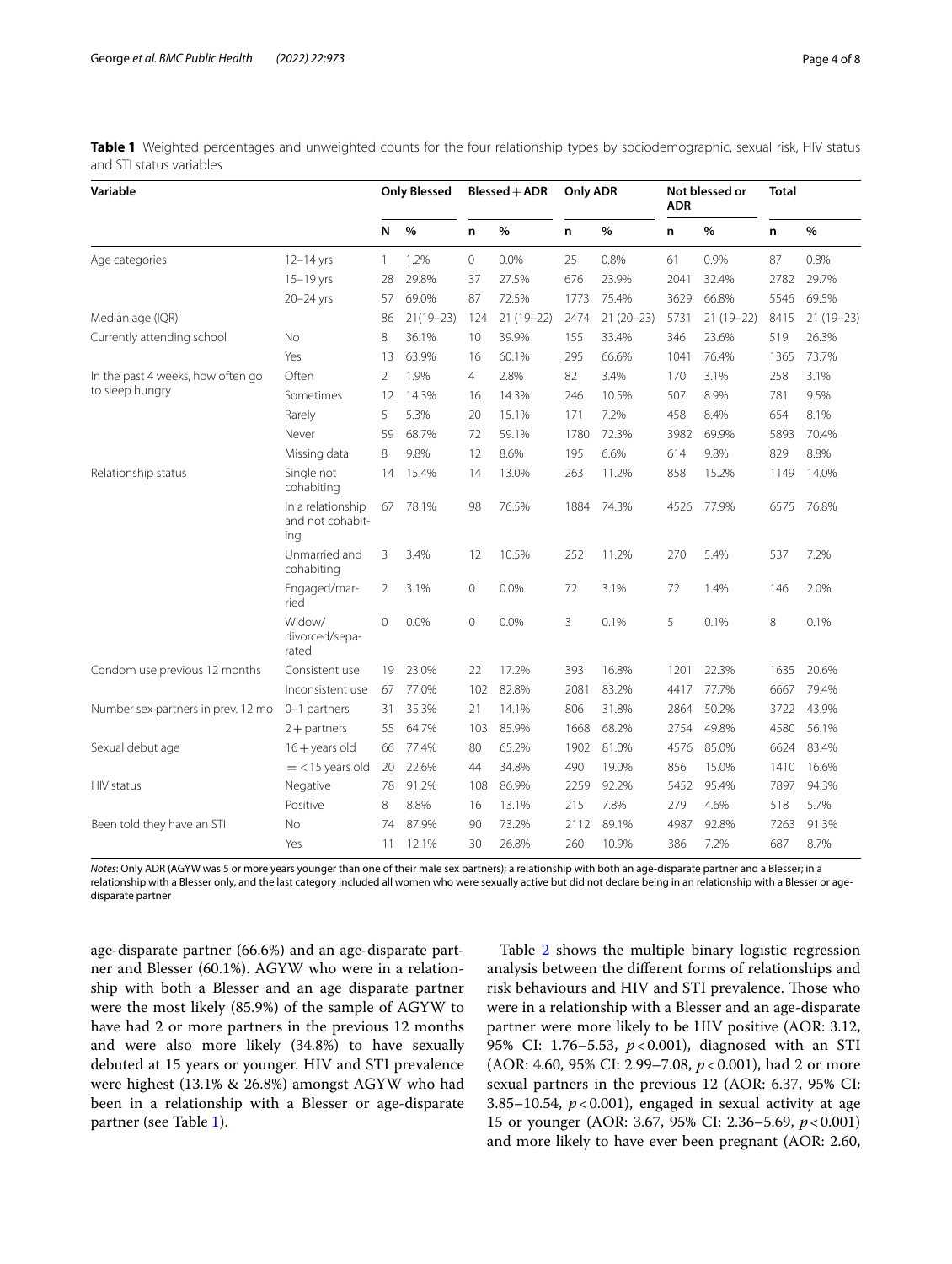<span id="page-4-0"></span>

| Table 2 Multiple logistic regression analysis for AGYW not in a blessed or age-disparate relationship compared with the three other |  |  |  |
|-------------------------------------------------------------------------------------------------------------------------------------|--|--|--|
| types of relationships and controlling for age and food security                                                                    |  |  |  |

|                                 | <b>HIV</b>                   | <b>STI</b>                   | Condom use                   | Number of sex<br>partners     | Sexual debut<br>age          | School<br>attendance <sup>a</sup> | <b>Pregnancy<sup>a</sup></b> |  |
|---------------------------------|------------------------------|------------------------------|------------------------------|-------------------------------|------------------------------|-----------------------------------|------------------------------|--|
|                                 | AOR (95% CI)                 | AOR (95% CI)                 | AOR (95% CI)                 | AOR (95% CI)                  | AOR (95% CI)                 | AOR (95% CI)                      | AOR (95% CI)                 |  |
| Not in blessed<br>or ADR        | Ref                          | Ref                          | Ref                          | Ref                           | Ref                          | Ref                               | Ref                          |  |
| Only Blesser                    | $1.93(0.83 - 4.49)$          | $1.75(0.87 - 3.53)$          | $0.96(0.55 - 1.65)$          | $1.85*$ (1.12-3.07)           | $1.84*$ (1.03-3.30)          | $0.50(0.17 - 1.49)$               | $1.22(0.53 - 2.78)$          |  |
| Blesser and age-<br>disp. par   | $3.12***$<br>$(1.76 - 5.53)$ | $4.60***$<br>$(2.99 - 7.08)$ | $1.38(0.84 - 2.27)$          | $6.37***$<br>$(3.85 - 10.54)$ | $3.67***$<br>$(2.36 - 5.69)$ | $0.42(0.17 - 1.02)$               | $2.60*$ (1.24-5.45)          |  |
| Only ADR                        | $1.62***$<br>$(1.33 - 1.97)$ | $1.52***$<br>$(1.27 - 1.83)$ | $1.36***$<br>$(1.19 - 1.56)$ | $2.07***$<br>$(1.85 - 2.32)$  | $1.66***$<br>$(1.44 - 1.92)$ | $0.61***$<br>$(0.47 - 0.79)$      | $1.49***$ $(1.23-1.79)$      |  |
| Food insecure<br>(Often)        | $1.44(0.72 - 2.89)$          | $1.34(0.77 - 2.32)$          | $0.79(0.54 - 1.15)$          | $1.01(0.71 - 1.44)$           | $0.41***$<br>$(0.27 - 0.61)$ | $0.25***$<br>$(0.11 - 0.60)$      | $0.84(0.45 - 1.54)$          |  |
| Food insecure<br>(Sometimes)    | $1.15(0.60 - 2.19)$          | $1.11(0.69 - 1.78)$          | $1.05(0.79 - 1.39)$          | $1.55***$<br>$(1.21 - 2.00)$  | $0.36***$<br>$(0.26 - 0.49)$ | $0.38***$<br>$(0.21 - 0.68)$      | $1.42(0.92 - 2.20)$          |  |
| Food insecure<br>(Rarely)       | $0.98(0.50 - 1.89)$          | $1.22(0.76 - 1.95)$          | $1.22(0.88 - 1.69)$          | $1.65***$<br>$(1.25 - 2.17)$  | $0.30***$<br>$(0.22 - 0.42)$ | $0.29***$<br>$(0.15 - 0.56)$      | $0.91(0.57 - 1.47)$          |  |
| Food insecure<br>(Never)        | $0.94(0.53 - 1.68)$          | $0.98(0.66 - 1.47)$          | $1.16(0.92 - 1.47)$          | $1.47***$<br>$(1.20 - 1.80)$  | $0.25***$<br>$(0.19 - 0.32)$ | $0.32***$<br>$(0.19 - 0.52)$      | $0.99(0.69 - 1.44)$          |  |
| Food insecure<br>(Missing data) | Ref                          | Ref                          | Ref                          | Ref                           | Ref                          | Ref                               | Ref                          |  |
| Age (years)                     | $1.21***$<br>$(1.14 - 1.28)$ | $1.07***$<br>$(1.03 - 1.12)$ | $110***$<br>$(1.06 - 1.14)$  | $1.13***$<br>$(1.10 - 1.16)$  | $0.82***$<br>$(0.79 - 0.85)$ | $0.81(0.63 - 1.04)$               | $1.38***(1.21-1.56)$         |  |
| Pseudo<br>R-squared             | 0.040                        | 0.024                        | 0.024                        | 0.088                         | 0.177                        | 0.149                             | 0.064                        |  |
| N                               | 8415                         | 7950                         | 8302                         | 8302                          | 8034                         | 1884                              | 2720                         |  |

*Notes*: <sup>a</sup> restricted to those 19 years old or younger.  $* p < 0.01 ** p < 0.01 ** p < 0.001$ 

95% CI: 1.24–5.45, *p*<0.05) when compared to those not in a relationship with either a Blesser or age-disparate partner. AGYW who were only in an age disparate relationship were more likely to be HIV positive (AOR: 1.62, 95% CI: 1.33–1.97, *p*<0.001) and more likely to have 2 or more sexual partners in the previous 12 months (AOR: 2.07, 95% CI: 2.07, *p*<0.001) when compared to those not in a relationship with either a Blesser or age-disparate partner.

The results from the regression analysis comparing those in a relationship with a Blesser and an age-disparate partner with those only in an ADR can be found in Table [3](#page-5-0). These reveal that AGYW in both a relationship with a Blesser and an age-disparate partner were more likely to: be HIV positive (AOR: 1.93, 95% CI: 1.08– 3.46, *p* < 0.05); diagnosed with an a STI (AOR: 3.02, 95% CI: 1.94–4.72, *p* < 0.001); had a higher number of sex partners (AOR: 3.08, 95% CI: 1.85–5.14, *p* < 0.05); and sexually debuted at a younger age (AOR: 2.20, 95% CI: 1.42–3.43, *p* < 0.001). Tose not in a blessed or ADR were less likely to be HIV positive (AOR: 0.62, 95% CI: 0.51–0.76, *p* < 0.001); diagnosed with an STI (AOR: 0.66, 95% CI: 0.55–0.79, *p* < 0.001); use a condom inconsistently (AOR: 0.74, 95% CI: 0.64–0.84, *p* < 0.001), have 2 or more sex partners (AOR: 0.48, 95% CI: 0.43–0.54, *p* < 0.001); engage in early sexual debut (AOR: 0.60, 95% CI: 0.52–0.70,  $p < 0.001$ ); and less likely to be pregnant (AOR: 0.67, 95% CI: 0.56–0.81, *p* < 0.001) than those who were in only an age disparate relationship. Those who were not in a Blessed or ADR were more likely to be currently attending school than those only in an ADR (AOR: 1.65, 95% CI: 1.27–2.15, *p* < 0.01).

### **Discussion**

This study examined the HIV risk for sexually active AGYW across a number of partnership types in a high HIV prevalence setting in South Africa. Our data, which reveals the increase in HIV risk among AGYW engaged in ADRs, is in keeping with extent literature  $[6, 9, 11, 12]$  $[6, 9, 11, 12]$  $[6, 9, 11, 12]$  $[6, 9, 11, 12]$  $[6, 9, 11, 12]$  $[6, 9, 11, 12]$  $[6, 9, 11, 12]$ . These data further reveal the elevated HIV risk for AGYW engaged in relationships with a Blesser. Whilst there is no previous epidemiological data examining the risk posed specifcally by Blessers, other studies have shown that transactional sex is associated with increased HIV incidence and prevalence among young women in similar contexts [[20,](#page-7-9) [21\]](#page-7-10). Of concern, this efect has been shown to be driven by relationships in which sexual partners provide money and/or gifts on a frequent, more regular basis, indicating that the inherent risk of transactional sex for HIV increases with the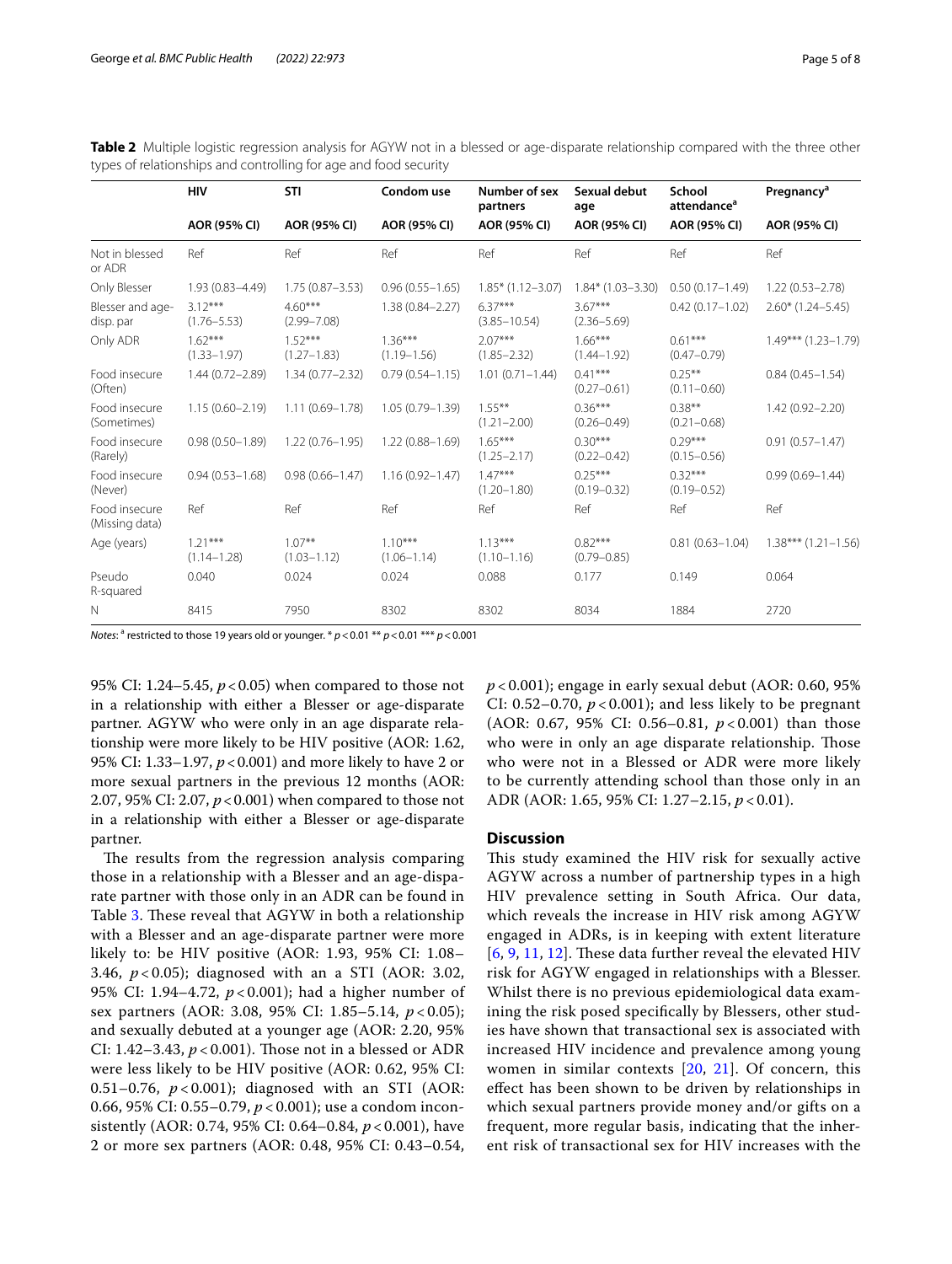<span id="page-5-0"></span>

| Table 3 Multiple logistic regression analysis for AGYW in an ADR only compared with the three other types of relationships and |  |  |  |  |  |  |
|--------------------------------------------------------------------------------------------------------------------------------|--|--|--|--|--|--|
| controlling for age and food security                                                                                          |  |  |  |  |  |  |

|                                 | HIV                          | STI                          | Condom use                   | Number of sex<br>partners    | Sexual debut<br>age          | School<br>attendance <sup>a</sup> | Pregnancy <sup>a</sup> |  |
|---------------------------------|------------------------------|------------------------------|------------------------------|------------------------------|------------------------------|-----------------------------------|------------------------|--|
|                                 | AOR (95% CI)                 | AOR (95% CI)                 | AOR (95% CI)                 | AOR (95% CI)                 | AOR (95% CI)                 | AOR (95% CI)                      | AOR (95% CI)           |  |
| Only ADR                        | Ref                          | Ref                          | Ref                          | Ref                          | Ref                          | Ref                               | Ref                    |  |
| Only Blesser                    | $1.20(0.51 - 2.78)$          | $1.15(0.57 - 2.33)$          | $0.70(0.40 - 1.23)$          | $0.90(0.54 - 1.49)$          | $1.11(0.61 - 2.02)$          | $0.83(0.28 - 2.47)$               | $0.82(0.35 - 1.90)$    |  |
| Blesser and age-<br>disp. par   | $1.93*$ (1.08-3.46)          | $3.02***$<br>$(1.94 - 4.72)$ | $1.01(0.60 - 1.70)$          | $3.08***$<br>$(1.85 - 5.14)$ | $2.20***$<br>$(1.42 - 3.43)$ | $0.69(0.28 - 1.73)$               | $1.75(0.82 - 3.71)$    |  |
| Not in blessed<br>or ADR        | $0.62***$<br>$(0.51 - 0.76)$ | $0.66***$<br>$(0.55 - 0.79)$ | $0.74***$<br>$(0.64 - 0.84)$ | $0.48***$<br>$(0.43 - 0.54)$ | $0.60***$<br>$(0.52 - 0.70)$ | $1.65***$<br>$(1.27 - 2.15)$      | $0.67***$ (0.56-0.81)  |  |
| Food insecure<br>(Often)        | $1.44(0.72 - 2.89)$          | $1.34(0.77 - 2.32)$          | $0.79(0.54 - 1.15)$          | $1.01(0.71 - 1.44)$          | $0.41***$<br>$(0.27 - 0.61)$ | $0.25***$<br>$(0.11 - 0.60)$      | $0.84(0.45 - 1.54)$    |  |
| Food insecure<br>(Sometimes)    | $1.15(0.60 - 2.19)$          | $1.11(0.69 - 1.78)$          | $1.05(0.79 - 1.39)$          | $1.55***$<br>$(1.21 - 2.00)$ | $0.36***$<br>$(0.26 - 0.49)$ | $0.38***$<br>$(0.21 - 0.68)$      | $1.42(0.92 - 2.20)$    |  |
| Food insecure<br>(Rarely)       | $0.98(0.50 - 1.89)$          | $1.22(0.76 - 1.95)$          | $1.22(0.88 - 1.69)$          | $1.65***$<br>$(1.25 - 2.17)$ | $0.30***$<br>$(0.22 - 0.42)$ | $0.29***$<br>$(0.15 - 0.56)$      | $0.91(0.57 - 1.47)$    |  |
| Food insecure<br>(Never)        | $0.94(0.53 - 1.68)$          | $0.98(0.66 - 1.47)$          | $1.16(0.92 - 1.47)$          | $147***$<br>$(1.20 - 1.80)$  | $0.25***$<br>$(0.19 - 0.32)$ | $0.32***$<br>$(0.19 - 0.52)$      | $0.99(0.69 - 1.44)$    |  |
| Food insecure<br>(Missing data) | Ref                          | Ref                          | Ref                          | Ref                          | Ref                          | Ref                               | Ref                    |  |
| Age                             | $1.21***$<br>$(1.14 - 1.28)$ | $1.07***$<br>$(1.03 - 1.12)$ | $1.10***$<br>$(1.06 - 1.14)$ | $1.13***$<br>$(1.10 - 1.16)$ | $0.82***$<br>$(0.79 - 0.85)$ | $0.81(0.63 - 1.04)$               | $1.38***(1.21-1.56)$   |  |
| Pseudo<br>R-squared             | 0.040                        | 0.024                        | 0.024                        | 0.088                        | 0.177                        | 0.149                             | 0.064                  |  |
| N                               | 8415                         | 7950                         | 8302                         | 8302                         | 8034                         | 1884                              | 2720                   |  |

a Restricted to those 19 years old or younger. \* *p*<0.01 \*\* *p*<0.01 \*\*\* *p*<0.001

frequency by which young women receive material items from their partners  $[22]$  $[22]$  $[22]$ . The hypothesis here is that the frequency of gift giving is associated with an increase in coital frequency [[22\]](#page-7-11). Given that blessed relationships are distinguished by their longevity and maintained through the satiation of the needs of both the women, material and lifestyle, and the male partner, companionship and sex, our data supports this hypothesis.

HIV risk is compounded when AGYW are in a relationship with both a Blesser and age-disparate partner. HIV prevalence and STI diagnosis were highest amongst AGYW in, or having been in a relationship with someone or multiple partners considered both a Blesser and agedisparate. Key high risk behaviours were also elevated within this group, with early sexual debut and multiple partners pronounced characteristics of AGYW engaging with both partnership types. Age-disparate partners increase the exposure of AGYW to infection due to them being in a higher HIV prevalence pool [[23](#page-7-12)], whilst relationships with Blessers presents an unequal power dynamic as characterised in other transactional relationships, especially where AGYW come from poor households [[24\]](#page-7-13). Even in instances where AGYW do not come from particularly difficult economic circumstances, the motivation exists to cede to the sexual demands of the Blesser in order to sustain the relationship [\[15](#page-7-4)]. AGYM are having to navigate the duality of harm-beneft which exists within these relationships, with previous research already calling for interventions that address the motivation, and accounting for realities faced by AGYW within these contexts [[25\]](#page-7-14). Our fndings further reveal that a higher proportion of AGYW in a relationship with either a Blesser or age-disparate partner were not attending school. Previous literature has shown that increased school attendance among AGYW is associated with a reduction in risky sexual behaviour [[23,](#page-7-12) [26\]](#page-7-15) and HIV incidence [\[27,](#page-7-16) [28](#page-7-17)]. School retention remains a key intervention aimed at reducing HIV risk amongst AGYW.

This study further indicates the relative risk for AGYW in a relationship with an age disparate partner only, compared with AGYW in a relationship with a partner or multiples partners considered a Blesser and age-disparate. The latter characterised by higher rates of HIV and other STIs, and higher proportion who had engaged in sexual activity by age 15.

This study has several limitations. Research has found that sensitive behavioural and STI data are not accurately reported [[29\]](#page-7-18), however we used categories instead of continuous variables which should help to reduce some of this bias. The cross-sectional nature of these data makes it difficult to interpret causal relationships between the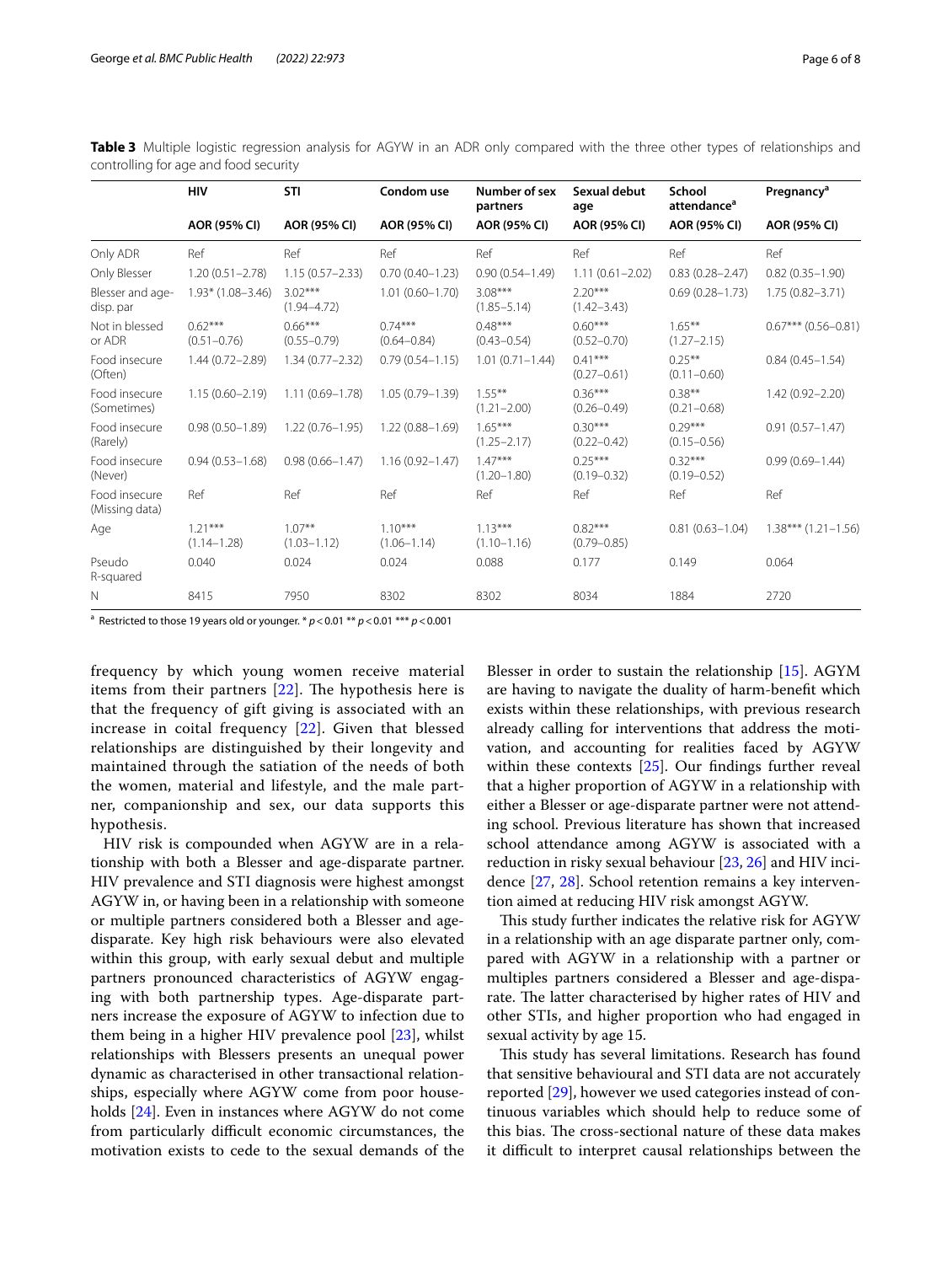independent and dependent variables. Longitudinal data are needed to assess the infuence of relationship status on HIV and STI status. The study selected only sexually active participants from DREAMS programme areas, therefore the results are not representative of the KZN and GP or the four districts. Participants were asked whether they had engaged in a sexual relationship with a Blesser and an age-disparate partner separately. We cannot determine whether those who answered in the afrmative for both were referring to the same or different individuals. We further relied on respondents own understanding of the term Blesser. Whilst the term remains prevalent within the broader South African context, some respondents may not have recognised the term.

## **Conclusion**

Relationship type has shown to make a signifcant difference to the HIV risk presented to AGYW. AGYW in a relationship with a partner considered both a Blesser and age-disparate were at greater risk when compared against other partnership types separately. AGYW need to understand the inherent risk posed by their sexual choices. Interventions need to account for both the current and evolving contextual factors afecting AGYW sexual behaviour.

#### **Acknowledgements**

We thank all the co-investigators and members of the study team from the following organisations: Epicentre AIDs Risk Management (Pty) Limited (Epicentre), Health Economics and HIV/AIDS Research Division (HEARD), Centre for AIDS Programme of research in South Africa (CAPRISA), National Institute of Communicable Diseases (NICD) and U.S. Centers for Disease Control and Prevention (CDC). We thank the DREAMS collaborating partners: The National Department of Health, Provincial KwaZulu-Natal Department of Health, the Provincial Gauteng Department of Health, uMgungundlovu Health District, eThekwini Health District, Ekurhuleni Health District, City of Johannesburg Health District, the uMgungundlovu District AIDS Council, local municipal and traditional leaders, and community members for all their support. A special thanks to the study staff for the field work, laboratory and Primary Health Care clinic staff in the study districts.

#### **Authors' contributions**

GG conceptualized the study. GG, KG, TR, AK and SB analysed and interpreted the data. CC is the DREAMS evaluation study PI. CC and DK collected the data. GG drafted the manuscript and all authors reviewed, commented on, and approved the fnal manuscript for submission.

#### **Funding**

This project has been supported by the President's Emergency Plan for AIDS Relief (PEPFAR) through the Centers for Disease Control and Prevention (CDC) under the terms of the cooperative agreement of NU2GGH000372–05–08 formally 5U2GGH000372–05. The fndings and conclusions in this report are those of the author(s) and do not necessarily represent the official position of the funding agencies. The CDC had no input on the design of the study, the collection, analysis and interpretation of data.

#### **Availability of data and materials**

The dataset analysed for the current study is available in the Figshare repository, 10.6084/m9.fgshare.19096250.

#### **Declarations**

#### **Ethics approval and consent to participate**

Written consent was attained from all adolescent girls aged 18 years old or older and parental/guardian consent and written assent was obtained from all adolescent girls who were younger than 18 years old. The Standard Operating Procedure for taking blood is based on the protocols of the South African National Department of Health (NDoH) for taking blood for the HIV Polymerase chain reaction (PCR) test. The study was granted ethical clearance by the Provincial Department of Health in both KwaZulu-Natal and Gauteng Province in South Africa and the University of KwaZulu-Natal Biomedical Research Ethics Committee (BFC 189/16).

#### **Consent for publication**

Not applicable.

#### **Competing interests**

The authors have no conficts of interest to report.

#### **Author details**

<sup>1</sup> Health Economics and HIV and AIDS Research Division (HEARD), University of KwaZulu-Natal, Durban, South Africa. <sup>2</sup> Biostatistics Research Unit, South African Medical Research Council (SAMRC), Durban, South Africa.<sup>3</sup> Epicentre AIDS Risk Management (Pty) Limited, Durban, South Africa. <sup>4</sup> Centre for the AIDS Programme of Research in South Africa (CAPRISA), University of KwaZulu-Natal, Durban, South Africa. <sup>5</sup> School of Laboratory Medicine & Medical Sciences, Nelson R Mandela School of Medicine, University of KwaZulu-Natal, Durban, South Africa.

## Received: 23 December 2021 Accepted: 6 May 2022 Published online: 14 May 2022

#### **References**

- <span id="page-6-0"></span>1. UNAIDS: HIV Prevention Among Adolescent Girls and Young Women. 2020. Available at: [https://www.unaids.org/en/regionscountries/count](https://www.unaids.org/en/regionscountries/countries/southafrica) [ries/southafrica.](https://www.unaids.org/en/regionscountries/countries/southafrica)
- <span id="page-6-1"></span>2. Han H, Yang F, Murray S, Mbita G, Bangser M, Rucinski K, Komba A, Casalini C, Drake M, Majani E, et al. Characterizing a sexual health and HIV risk stratifcation scale for sexually active adolescent girls and young women (AGYW) in Tanzania. PLoS One. 2021;16(3):e0248153–e0248153.
- <span id="page-6-2"></span>3. Gregson S, Nyamukapa CA, Garnett GP, Mason PR, Zhuwau T, Caraël M, Chandiwana SK, Anderson RM. Sexual mixing patterns and sex-diferentials in teenage exposure to HIV infection in rural Zimbabwe. Lancet. 2002;359(9321):1896–903.
- <span id="page-6-3"></span>4. Pettifor AE, Kleinschmidt I, Levin J, Rees HV, MacPhail C, Madikizela-Hlongwa L, Vermaak K, Napier G, Stevens W, Padian NS. A communitybased study to examine the effect of a youth HIV prevention intervention on young people aged 15–24 in South Africa: results of the baseline survey. Trop Med Int Health. 2005;10(10):971–80.
- 5. Evans M, Risher K, Zungu N, Shisana O, Moyo S, Celentano DD, Maughan-Brown B, Rehle TM. Age-disparate sex and HIV risk for young women from 2002 to 2012 in South Africa. J Int AIDS Soc. 2016;19(1):21310.
- <span id="page-6-4"></span>6. Maughan-Brown B, George G, Beckett S, Evans M, Lewis L, Cawood C, Khanyile D, Kharsany ABM. HIV Risk Among Adolescent Girls and Young Women in Age-Disparate Partnerships: Evidence From KwaZulu-Natal, South Africa. J Acquir Immune Defc Syndr. 2018;78(2):155–62.
- Kelly RJ, Gray RH, Sewankambo NK, Serwadda D, Wabwire-Mangen F, Lutalo T, Wawer MJ. Age Diferences in Sexual Partners and Risk of HIV-1 Infection in Rural Uganda. J Acquir Immune Defc Syndr. 2003;32(4):446–51.
- Schaefer R, Gregson S, Eaton JW, Mugurungi O, Rhead R, Takaruza A, Maswera R, Nyamukapa C. Age-disparate relationships and HIV incidence in adolescent girls and young women: evidence from Zimbabwe. AIDS. 2017;31(10):1461–70.
- <span id="page-6-5"></span>9. De Oliveira T, Kharsany AB, Gräf T, Cawood C, Khanyile D, Grobler A, Puren A, Madurai S, Baxter C, Karim QA. Transmission networks and risk of HIV infection in KwaZulu-Natal, South Africa: a community-wide phylogenetic study. The lancet HIV. 2017;4(1):e41–50.